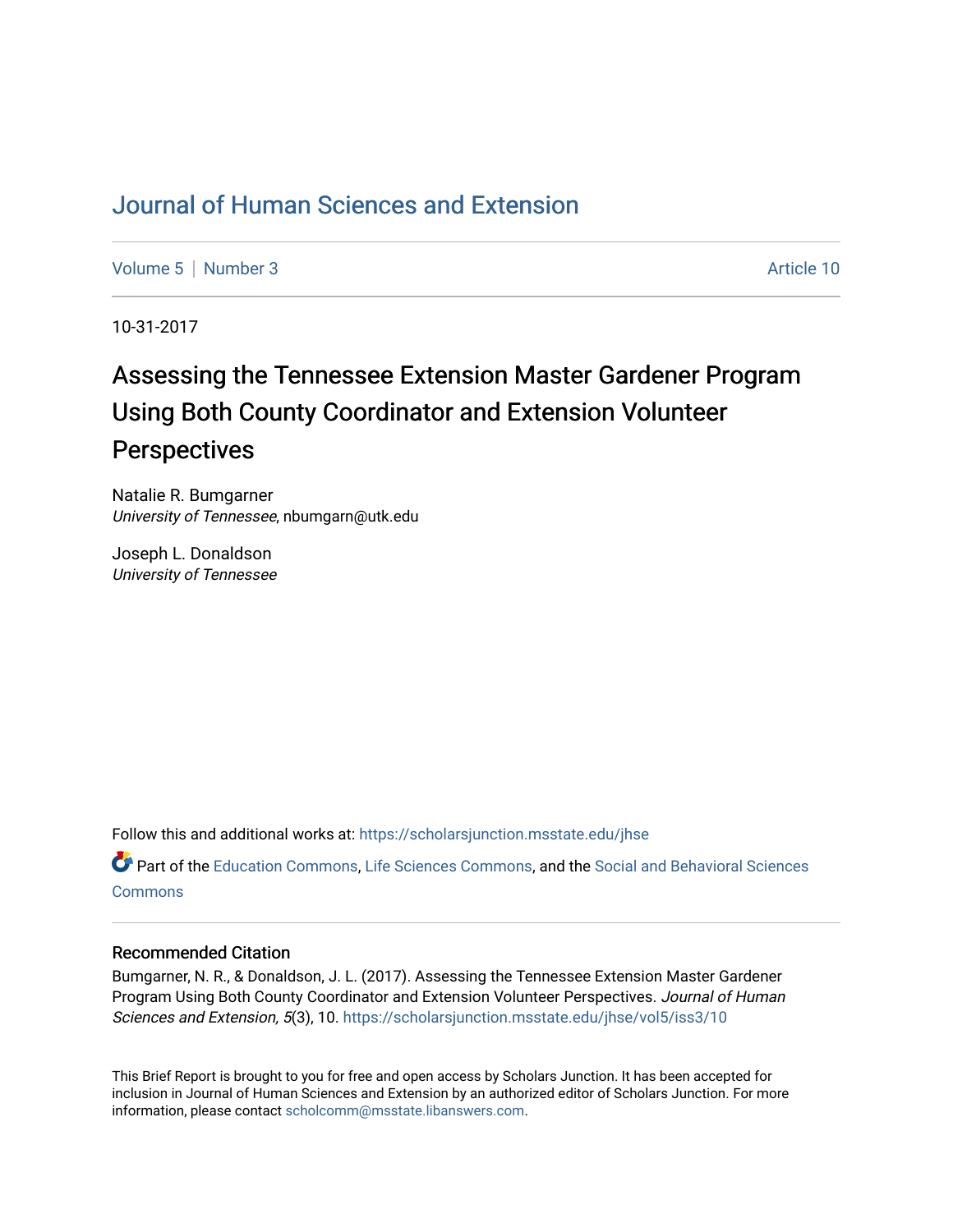# **Assessing the Tennessee Extension Master Gardener Program Using Both County Coordinator and Extension Volunteer Perspectives**

**Natalie R. Bumgarner Joseph L. Donaldson** *The University of Tennessee*

*The Extension Master Gardener (EMG) program is a vital contributor to Tennessee Extension residential and consumer horticulture education and outreach. In 2014, 2,480 volunteers statewide completed service and education requirements to achieve or maintain certified EMG status. These volunteers, led by Tennessee Extension agent county coordinators, contributed over 178,800 hours of service while recording over 30,300 hours of continuing education. These totals illustrate both the contributions of EMG volunteers to horticulture outreach and their desire for education to enhance their own knowledge and skill. Understanding the most needed areas of training for EMG volunteers to support their education and outreach to residents is critical to the growth and impact of the program. Therefore, a study was undertaken in 2015 to survey both EMG volunteers and coordinators to determine educational needs for volunteers as well as the preferred training delivery methods. Respondents consistently rated horticultural training in edible and ornamental crops as well as pest and disease management as high priorities. Similarly, hands-on and in-person presentations and printed materials were rated as highly important training methods. Results indicate potential training priorities for the future but also suggest a need to explore differences between coordinator and volunteer perspectives in some areas.*

*Keywords:* Residential, consumer, horticulture, volunteer, coordinator, outreach, Master Gardener, education, training

# **Introduction and Rationale**

The Tennessee Extension Master Gardener (TEMG) program is a crucial contributor to statewide outreach that enhances the ability of Tennessee (TN) Extension to deliver research-based horticultural information to residents and consumers. The program currently involves approximately 2,480 Extension Master Gardener (EMG) volunteers, more than 35 county Extension agents who serve as county coordinators, and many Extension specialists who contribute to training materials and events.

Direct correspondence to Natalie R. Bumgarner at nbumgarn@utk.edu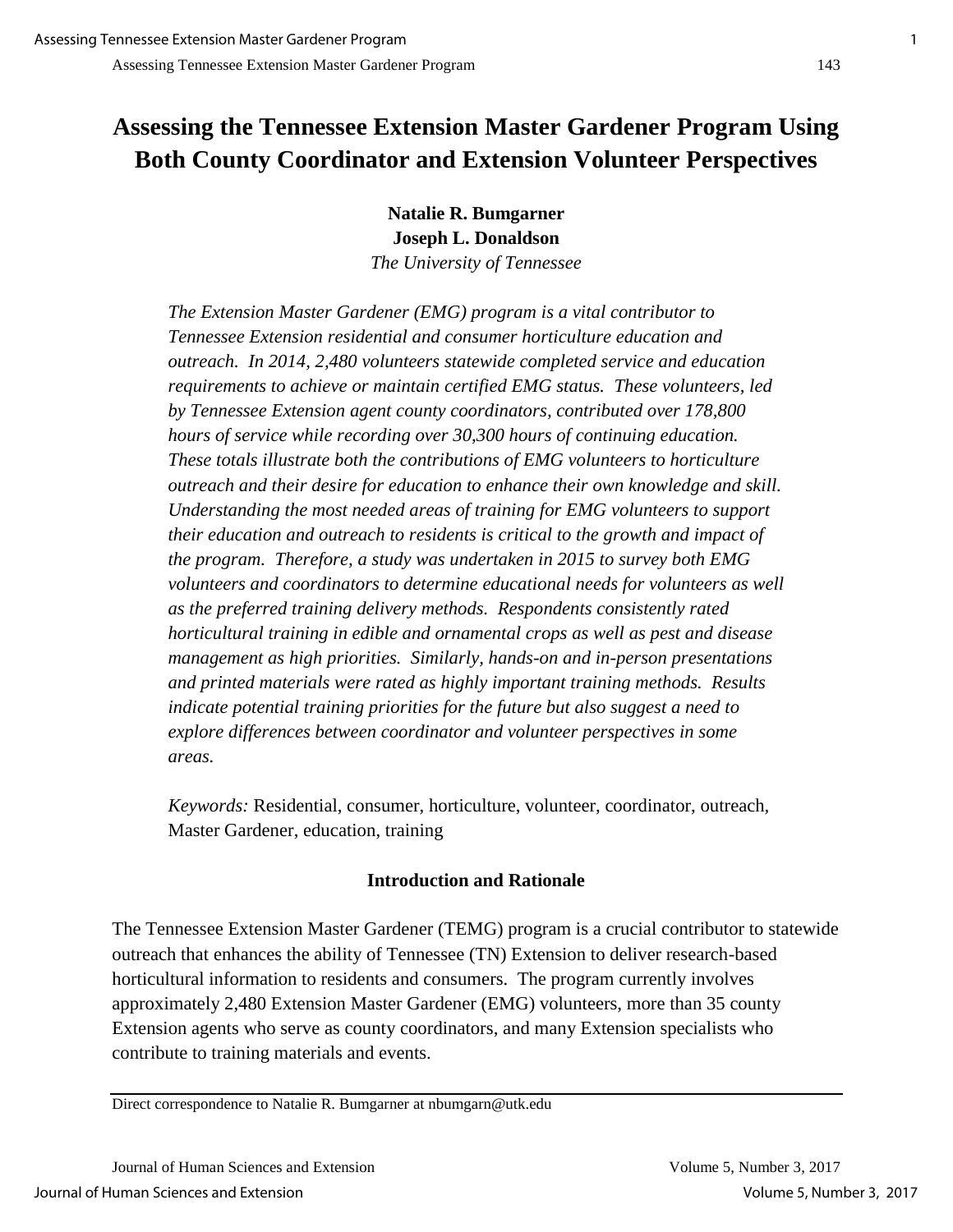From a statewide program perspective, the two critical stakeholder groups for TEMG are volunteers and coordinators. Recruiting and retaining volunteers is obviously essential for the program. Therefore, it is common for surveys and assessments to investigate volunteer attitudes about program priorities (Relf & McDaniel, 1994), program benefits and values (Schrock, Meyer, Ascher, & Snyder, 2000), and factors affecting involvement in the program (Rohs, Stribling, & Westerfield, 2002; Rohs & Westerfield, 1996; Strong & Harder, 2011;Wilson & Newman, 2011). However, it is much less frequent that attitudes and opinions of Extension personnel who coordinate local EMG groups and programming are assessed. Coordinator input is vital not only because of their key role in program leadership and administration but also because of their specific knowledge of local horticultural needs and outreach opportunities.

The TEMG program provides education to TN residents across a range of horticultural topics including sustainable landscape design and maintenance, water and soil stewardship in residential areas, pest identification and management, noncommercial food production, youth horticulture education, as well as human well-being enhancements related to horticulture and plants. It is common to survey EMG volunteers for their perspectives on horticultural topics, such as invasive plants, genetically modified organisms, or landscape management (Borisova et al., 2012; Klingeman, Hall, & Babbit, 2006). Unlike these assessments of EMG volunteer perspectives on current horticultural topics, this survey focused on areas of direct educational needs within the program (Moravec, 2006). To enable EMG volunteers to carry out education in these many horticultural areas, initial and ongoing training must occur. A focus of this survey was determining the highest priority training needs within the TEMG program to prepare volunteers to carry out educational outreach.

In addition to education in horticultural topics, the efficient operation of EMG organizations and educational outreach involves other potential areas of training including financial management, leadership, and teaching skills. While all areas are important, limited personnel and resources must always be allocated to address areas of largest need to enhance impact statewide. Assessing the relative importance of horticultural versus organizational education was a goal of this effort.

Efficiency and efficacy in training also involves understanding the most impactful methods and tools of instruction (Moore & Bradley, 2015). Many EMG programs nationwide have investigated or introduced elements of distance, video or online learning for their volunteers (Jeannette & Meyer, 2002; Langellotto-Rhodaback, 2010; VanDerZanden & Hilgert, 2002; Young, 2007). Currently, the TEMG program does not heavily utilize these methods, but the need and opportunity may arise in the future. This assessment was designed to include both horticultural and organizational areas of training as well as preferred delivery methods.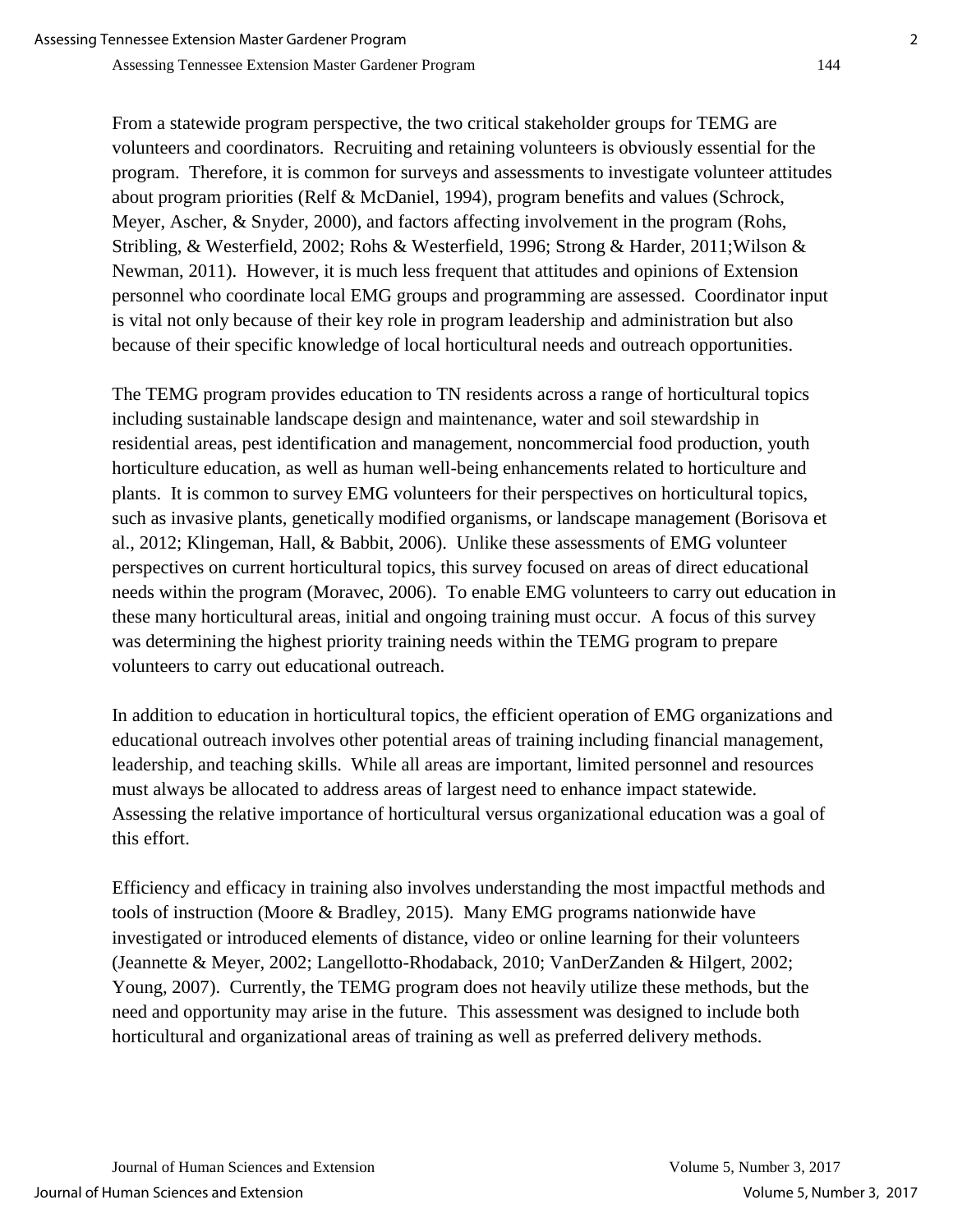# **Purpose and Objectives**

Since volunteers and coordinators may see needs differently, a key aspect of statewide program management is periodic assessment of their respective views on critical educational areas of need. Therefore, the main goal of this work was to compare rankings of needs areas of these two stakeholder groups both jointly and separately. This project was conceived because of divergent feedback received from these two groups at the state level. Its purpose was to solicit feedback to enhance understanding of both volunteer and coordinator needs to provide a comprehensive perspective on designing the framework for education and training in the TEMG program. The conceptual framework was exploratory in nature as this study was a program needs assessment. Specific objectives were to

- Determine high priority needs in educational content in both horticulture and organization,
- Determine preferred methods of training and content delivery, and
- Assess whether volunteers and county coordinators view these needs similarly.

# **Design and Survey Methodology**

The survey was constructed to address the major theoretical framework and objectives presented above and study questions including methods that influence the quality of training experience, needs of the participants, and relative importance of specific horticultural and organizational topics. The survey had 33 questions; 27 were closed-ended questions, and six were open-ended questions. Specific questions addressed in this survey were the areas of horticultural and organizational information deemed most important and the preferred methods of delivery for these educational topics. Example questions and survey layout are shown in Figure 1.

Although 2,480 EMG volunteers were active in the TEMG program in 2014, the Tennessee Extension database houses both current and historical records, so contact information is maintained for those no longer actively volunteering in the TEMG program. Contact information in the database was held for 3,639 EMG volunteers, and 2,568 (70%) had email addresses. Of these 2,568, 1,617 were active (63%), and 951 were inactive (37%). Active refers to those who had participated in at least one program or activity during the previous year or had specifically asked their local Extension office to remain part of EMG mailing lists.

It was important that samples drawn for this study were randomly selected so that they would represent the population on the key variable of inactive and active membership since both groups of stakeholders might hold valuable but different perspectives. Random selection also enabled researchers to generalize the results to the total TEMG population. All samples were drawn using a random number generator by Haahr (2008).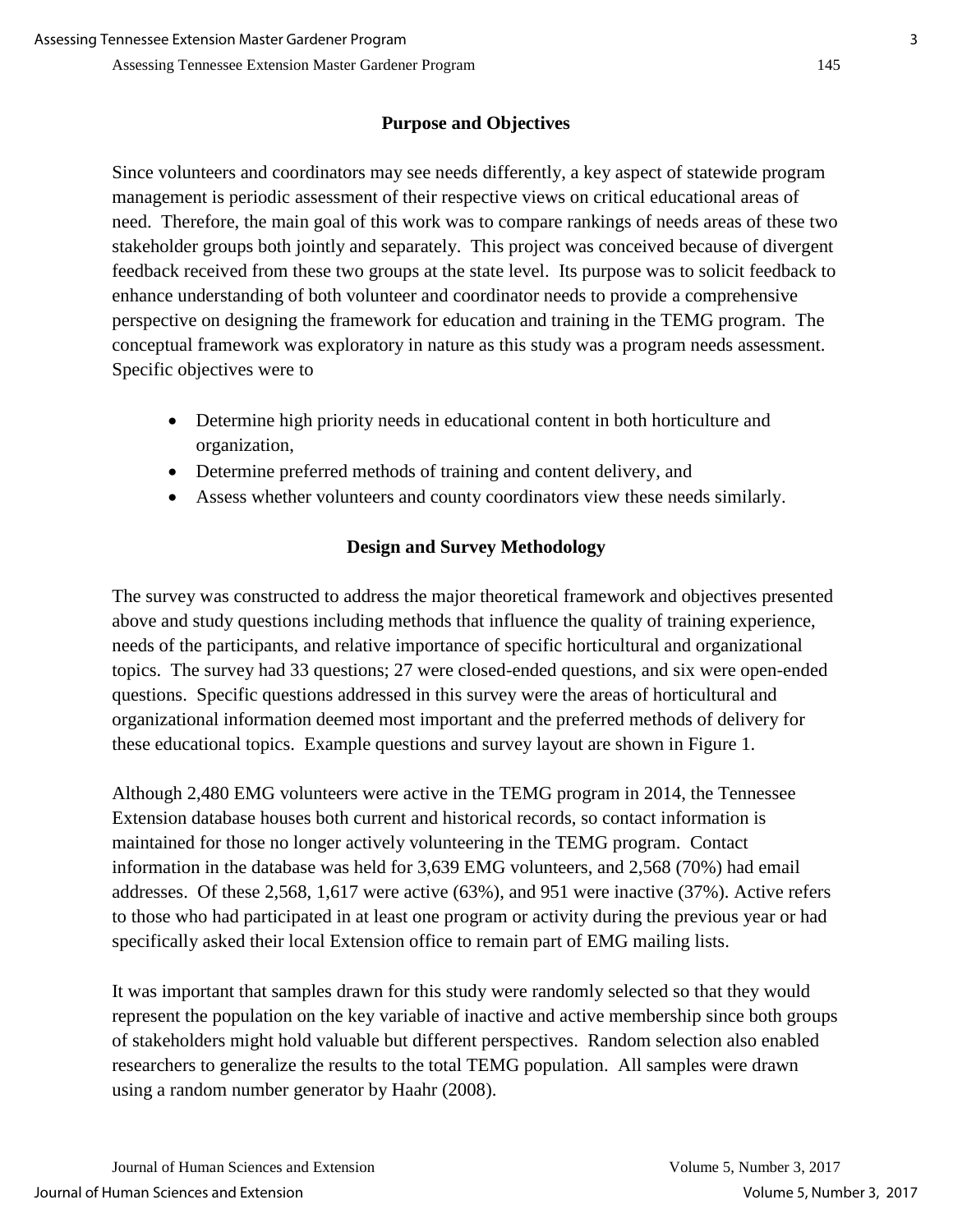### *Figure 1. Example Survey Questions*

Please consider the items listed below. Check the box to indicate the level of importance or unimportance for planning future Master Gardener programs.

|                                                                                            | Not Important | Relatively<br>Unimportant | <b>Neutral</b>           | Moderately<br>Important | <b>Highly</b><br>Important | Don't<br>Know/Unsure |
|--------------------------------------------------------------------------------------------|---------------|---------------------------|--------------------------|-------------------------|----------------------------|----------------------|
| Providing education in<br>ornamental landscape plant<br>selection and care                 |               |                           | 0                        |                         |                            |                      |
| Providing education in<br>vegetable crop selection<br>and care                             |               | $\left( \quad \right)$    | $\bigcirc$               | ◯                       | $\left( \quad \right)$     |                      |
| Providing training through<br>classroom instruction and<br>hands-on experience             |               |                           | $\overline{\phantom{a}}$ |                         |                            |                      |
| Providing training through<br>Master Gardener training<br>materials (manuals,<br>handouts) |               | (                         | $\bigcirc$               | $\bigcap$               |                            |                      |

A pretest was administered in January 2015 using a sample of 25 EMG names. TEMG status (active or inactive) and email addresses were drawn from the 2,568 EMGs with email addresses. Of the 25 selected for the pretest sample, 16 were active (64%), and nine were inactive (35%). The pretest participants were asked to complete the survey and to share any information to clarify the questions and/or improve survey flow. Of the 25 EMGs in the pretest sample, two (8%) email invitations were undeliverable for a corrected sample of 23. Volunteers were given one month to respond to the pretest, and a weekly reminder email was sent, consistent with the Tailored Design Method (TDM) (Dillman, 2006). The TDM was slightly modified since nonrespondents were not tracked; the follow-up email was sent to all members of the pilot group to provide full anonymity to respondents. Response times and rates were monitored to determine response period length for the main survey. The pretest response rate was 60% (14 of 23).

After determining through the pretest that the survey instrument was appropriate, a second sample of 416 EMGs was drawn; 16% of the population with email addresses (416 of 2,568). Of these 416 EMGs, 66 emails were returned (16%). Therefore, the corrected sample was 350; 217 were active (62%), and 133 were inactive (38%).

In addition to the 350 EMGs contacted, the survey was also sent to all 39 Extension Agents who serve as county EMG coordinators. Participants were invited to participate via email. The study was conducted for three weeks in March 2015 with weekly reminder emails. The survey was constructed and deployed using Qualtrics Research Suite (2009). The modified TDM used in the pilot study was again followed (Dillman, 2006). In a meta-analysis of online surveys, Cook, Heath, and Thompson (2000) found an average response rate for online surveys of 39.6%. Since the response rates achieved were at or above this average, a final follow-up during the study's fourth week was not sent. While the response rate among EMG was lower for the actual survey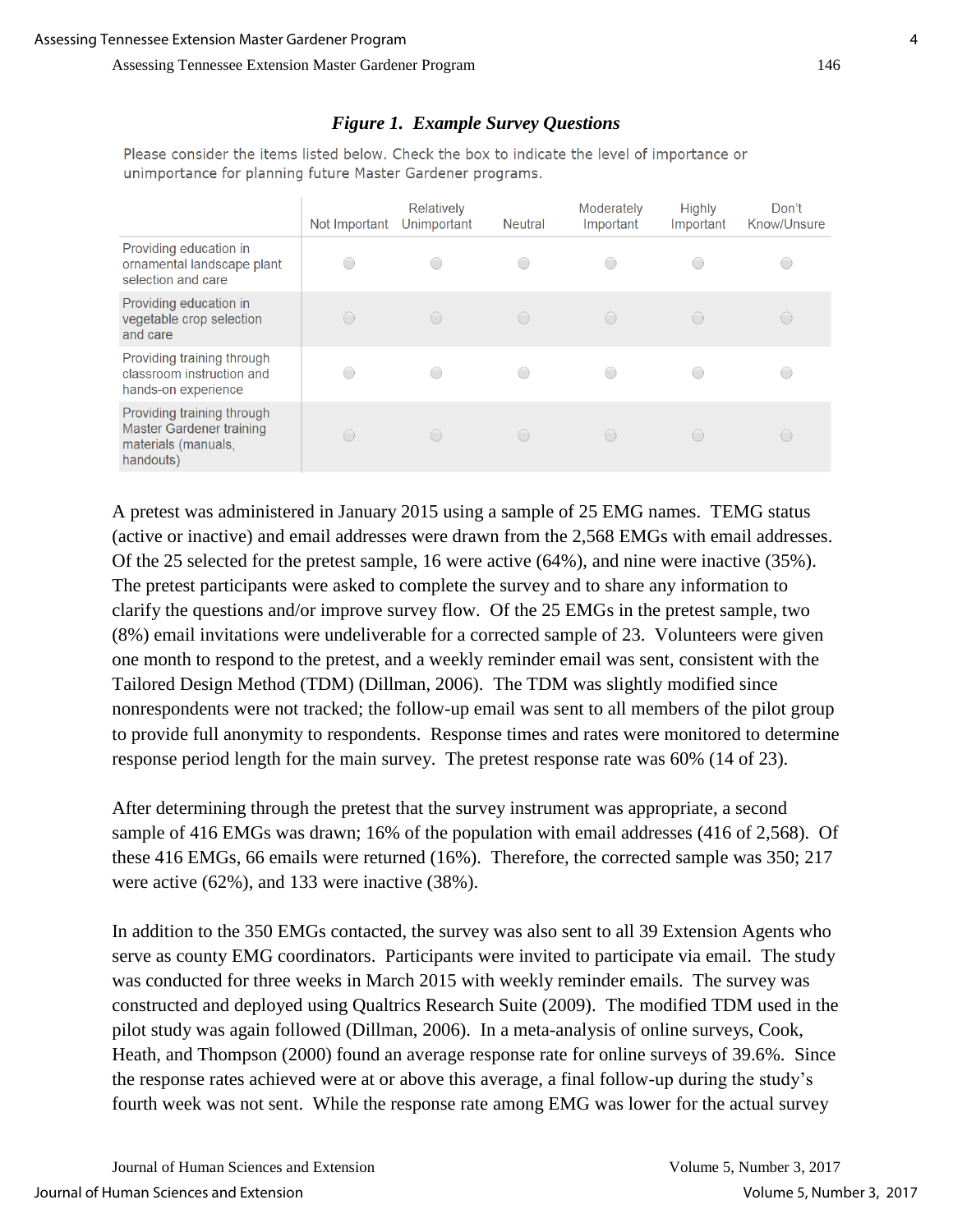(43%) than the pilot (60%), this is understandable given that the pilot was conducted in January and the actual study was conducted in March. It is expected that EMG would be more occupied with TEMG programming and gardening activities in March.

A total of 184 surveys were completed by both EMG and volunteers (see Table 1). Results were intended to inform EMG program planning. However, after considering the results, it was evident that the findings had broad implications for EMG programs and Extension volunteerism programs. Therefore, researchers requested and received approval from the University of Tennessee Institutional Review Board (IRB number 15-02253-XM) to publish this research.

Upon completion of the survey period, data were compiled and analyzed in total as well as separately based on respondent designation as a volunteer or coordinator. Means and standard deviations from responses to all closed-ended questions were calculated. From these data and the response number, 95% confidence intervals were calculated to determine if statistically significant differences were present in the responses. This discussion focuses on responses to closed-ended questions relating to 14 topics, including 6 horticultural, 4 organizational, and 4 training methods. These topics addressed both educational content and delivery needs.

| Role                                                     | N   | <b>Surveys</b><br><b>Completed</b><br>$(n = 184)$ | <b>Percent of</b><br><b>Population</b><br><b>Responding</b> |
|----------------------------------------------------------|-----|---------------------------------------------------|-------------------------------------------------------------|
| <b>County Extension Agents Coordinating EMG Programs</b> | 39  | 34                                                | 87%                                                         |
| <b>Extension Master Gardener</b>                         | 350 | 150                                               | 43%                                                         |

# *Table 1. Participant Response Rates by Role*

# **Results**

Survey responses showed that volunteers and coordinators ranked some horticultural topics and some training methods as more important than others (Table 2). The highest ranked horticultural topics were education in vegetable crop selection and care, education in ornamental landscape plant selection and care, education in pest and disease management, and education in environmental aspects of soil and water management, respectively. These four topics were similar in terms of statistical confidence intervals and rated higher than education in turf grass management and lawn care and education in small fruit selection and care.

Providing training through classroom instruction and hands-on experience was the item rated as most important among all fourteen areas and was statistically similar to providing training materials, education in vegetable crops, ornamental landscape plants, and pest and disease management (Table 2). Providing teaching through classroom and hands-on instruction and training materials were both rated higher than online training modules and statewide and regional conferences, which was the lowest rated training method. Some organizational training topics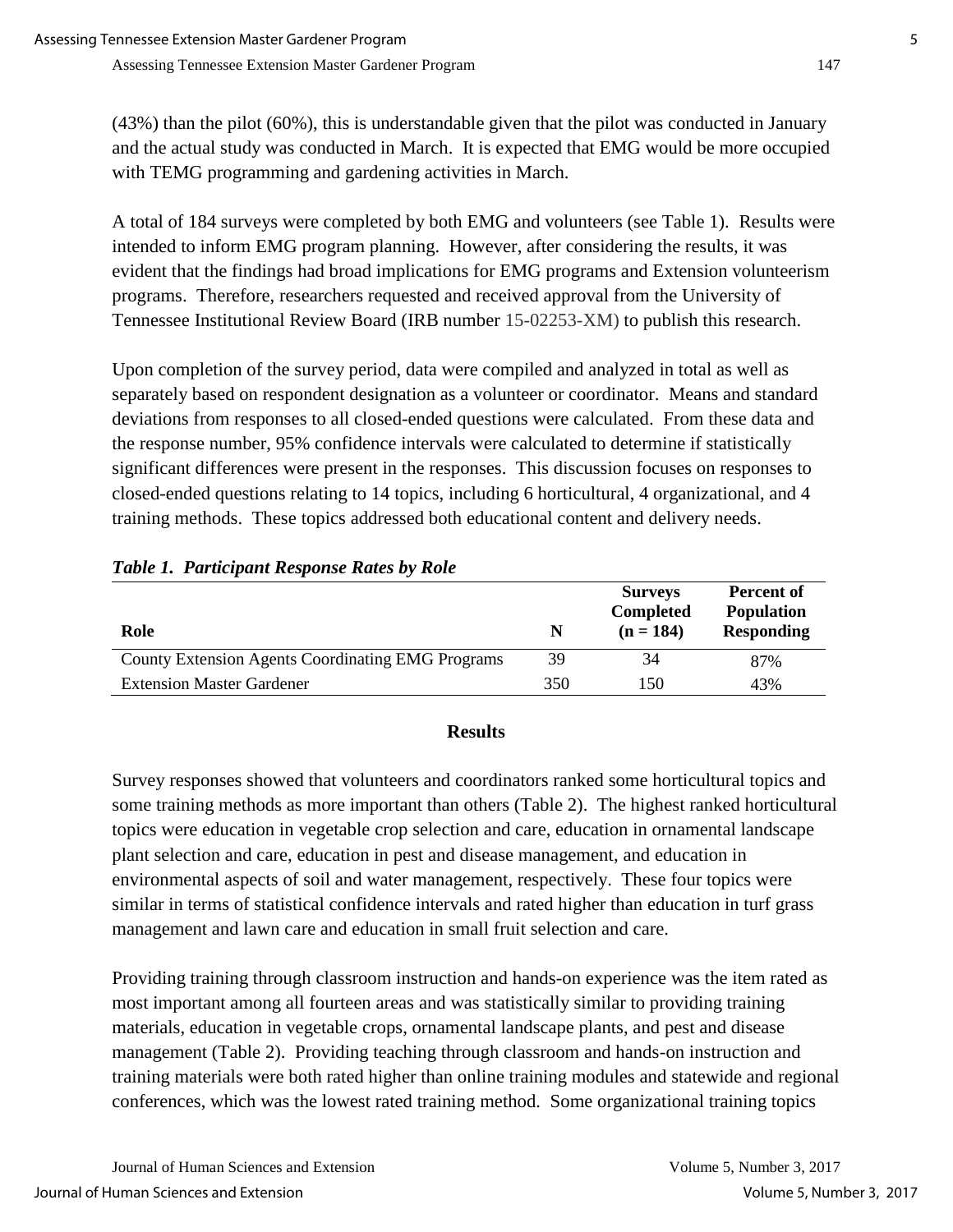were also rated as more important than others. Education in volunteer support and management was rated higher than education in fundraising and financial management, which was the lowest rated of all 14 areas surveyed.

|                                                                            | <b>Mean</b> | <b>Standard</b><br><b>Deviation</b> | 95%<br>Confidence<br>Interval (CI) |                                |
|----------------------------------------------------------------------------|-------------|-------------------------------------|------------------------------------|--------------------------------|
| Training through classroom instruction and<br>hands-on experience          | 4.80        | 0.54                                | 4.72-4.88                          | Category<br>Training<br>method |
| Education in vegetable crop selection and care                             | 4.66        | 0.80                                | 4.54-4.78                          | Horticultural<br>topic         |
| Training through Master Gardener training<br>materials (manuals, handouts) | 4.65        | 0.65                                | 4.56-4.74                          | Training<br>method             |
| Education in ornamental landscape plant<br>selection and care              | 4.62        | 0.68                                | 4.52-4.72                          | Horticultural<br>topic         |
| Education in pest and disease management                                   | 4.62        | 0.75                                | 4.51-4.73                          | Horticultural<br>topic         |
| Education in environmental aspects of soil<br>and water management         | 4.57        | 0.66                                | 4.47-4.67                          | Horticultural<br>topic         |
| Education in residential turf grass<br>management and lawn care            | 4.21        | 0.97                                | 4.07-4.35                          | Horticultural<br>topic         |
| Training through online training modules and<br>materials                  | 4.19        | 0.90                                | 4.06-4.32                          | Training<br>method             |
| Education in small fruit selection and care                                | 4.18        | 0.84                                | 4.06-4.30                          | Horticultural<br>topic         |
| Training through statewide and regional<br>conferences and meetings        | 4.03        | 0.96                                | 3.89-4.17                          | Training<br>method             |
| Education in volunteer support and<br>management                           | 3.93        | 1.06                                | 3.78-4.08                          | Organizational<br>topic        |
| Education in teaching skills                                               | 3.70        | 1.11                                | 3.54-3.86                          | Organizational<br>topic        |
| Education in organizational management and<br>leadership                   | 3.64        | 1.12                                | 3.48-3.80                          | Organizational<br>topic        |

*Table 2. Overall Rating of Importance or Unimportance of 14 Selected Topics for Future Master Gardener Programming (n = 184)*

*Note:* Rated on a five-point scale where  $1 = not$  *important*,  $2 =$  *relatively unimportant*,  $3 =$  *neutral*,  $4 =$ *moderately important*, and 5 = *highly important*.

Education in fundraising and organizational <br>  $3.38$  1.15  $3.21-3.55$  Organizational<br>
topic

Between the two groups, the average rating of five of six horticultural topics was statistically higher for coordinators than for volunteers. Turfgrass and small fruit were the topics with the largest difference in average rating between the two groups. Coordinators rated turfgrass at 4.65 and small fruit at 4.56 while volunteers rated them 4.11 and 4.13, respectively. Ornamental

topic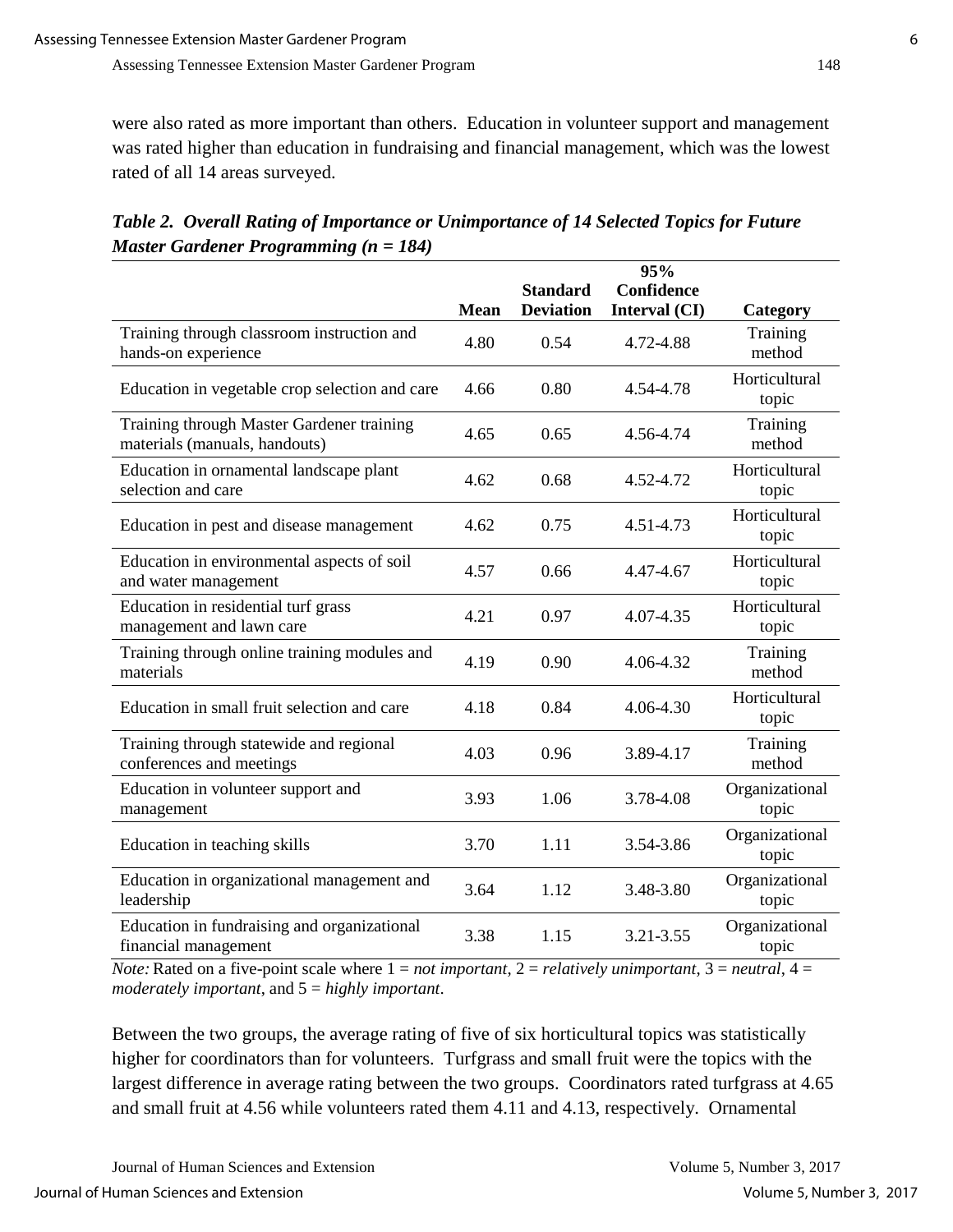landscape plant, vegetable crop, and pest and disease management were rated 4.64, 4.67, and 4.64 by volunteers and 4.79, 4.85, and 4.88 by coordinators. Environmental soil and water management was the only horticultural topic rated higher by volunteers at 4.65 than coordinators at 4.44.

Coordinators rated three of the four organizational training topics higher than volunteers. The only topic that was rated similarly by the two groups was fundraising and organizational financial management. The importance of all four training methods was rated statistically similarly by volunteers and coordinators.

Within the group of EMG volunteers, the averages of horticultural topics and training methods were similar, while within the coordinator group, horticultural education topics were rated higher on average than training method (Table 3). Within both the volunteer and coordinator groups, organizational education topics had the lowest average rating.

*Table 3. Overall Rating of Importance or Unimportance of Selected Topics and Methods for Future Master Gardener Programming by EMG Volunteers<sup>1</sup> and County Agent Coordinators<sup>1</sup>*

| Category              | <b>EMG Volunteer Mean<sup>2</sup></b><br>$(n = 123)$ | <b>County Extension Agents</b><br><b>Coordinating EMG Program</b><br>Mean <sup>2</sup> ( $n = 34$ ) |
|-----------------------|------------------------------------------------------|-----------------------------------------------------------------------------------------------------|
| Horticultural topics  | 4.47                                                 | 4.70                                                                                                |
| Organizational topics | 3.62                                                 | 4.22                                                                                                |
| Training methods      | 4.46                                                 | 4.45                                                                                                |

<sup>1</sup> For respondents who self-identified as volunteers or coordinating agents

<sup>2</sup>Rated on a five-point scale where  $1 = not important$ ,  $2 = relatively unimportant$ ,  $3 = neutral$ ,  $4 =$ *moderately important*, and 5 = *highly important*.

# **Discussion and Future Directions**

This survey provided useful findings to aid in current and future TEMG educational program and material planning. While volunteers and coordinators rated organizational areas of training as being needed, horticultural areas of training were consistently rated higher in importance. It revealed alignment in some key priorities in educational programming for TEMG, while revealing some areas that should receive additional investigation. Previous studies have reported that volunteers are drawn to the EMG program to gain horticultural information (Rohs & Westerfield, 1996; Schrock et al., 2000), and these trends are confirmed here. However, it is clear that some content is ranked as more important than others. Vegetable production, ornamental crop selection and management, and pest and disease management are rated as highly important by all involved in the TEMG program. In the near future, planning efforts will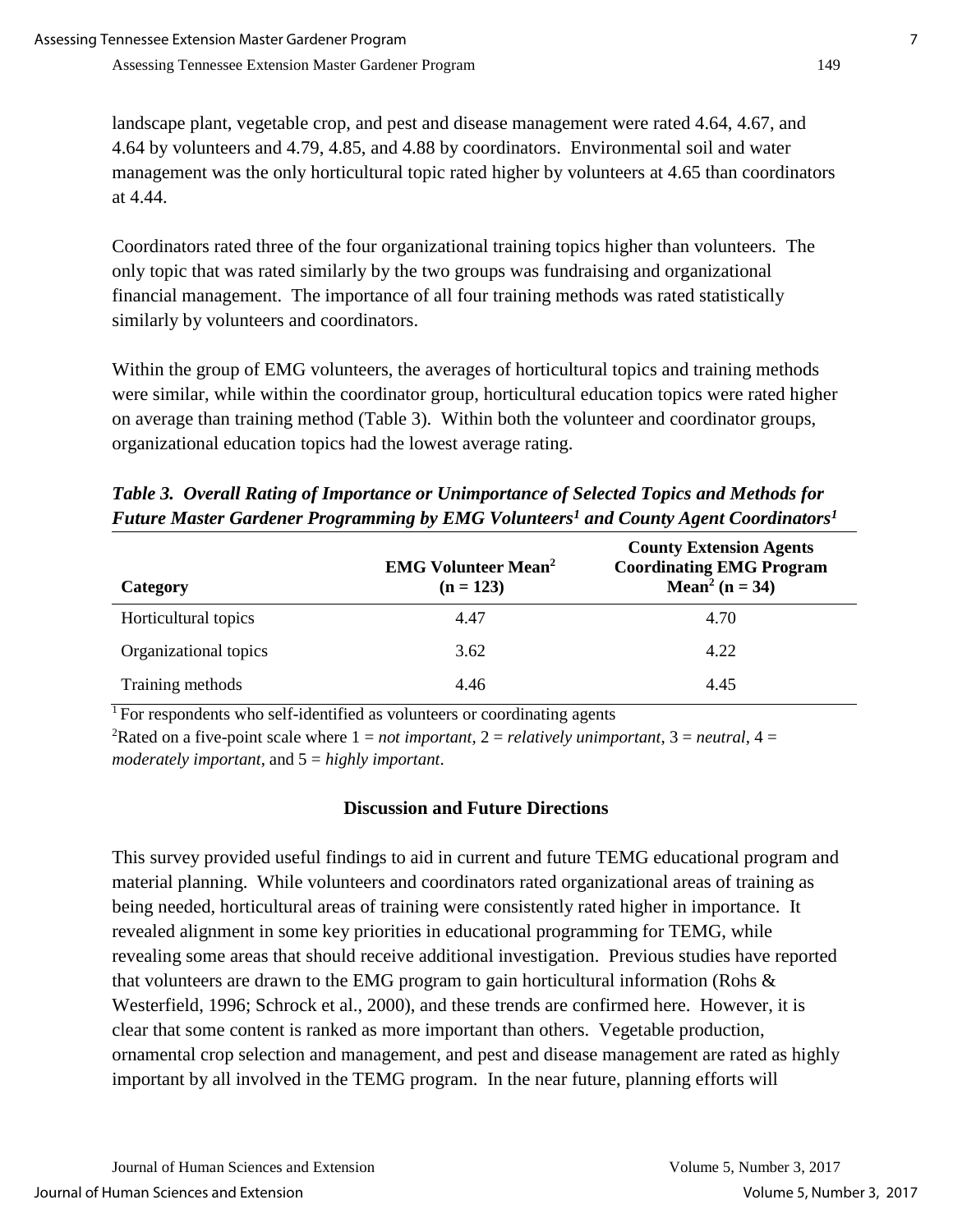purposefully be directed toward these three areas as coordinating agents and specialists in Tennessee Extension collaborate on program and materials development.

Some areas of potential divergence between the coordinator and volunteer respondents were in the rating of turfgrass management, small fruit, and environmental soil and water management. Currently, turfgrass and its relative desirability and sustainability in the home landscape is a topic of debate, and these results suggest that more detailed questions may be needed to understand why volunteers and coordinators responded in this manner. Volunteers may value turfgrass within the context of personal preferences or landscaping trends, while agents may value turfgrass information differently because of the portion of their residential client questions in this area. Likewise, small fruit education may be perceived as less needed by volunteers because of their own interests or those in their horticultural circles, while coordinators see more need from their wider frame of reference. The topic of environmental aspects of soil and water management is one that likely deserves more investigation. It may be that volunteers responded because of their views on the topic itself or the sense that they should rate this topic highly, while coordinators responded in terms of specific local programming needs. It may be that these stewardship topics require a better integration with other horticultural training rather than being discussed as a separate area of instruction.

Additionally, implementation of these results should take into account the fact that horticultural topics will generally be rated higher by those involved because this area of interest led them to the Extension Master Gardener program. Just because organizational topics are rated as least important does not mean they should never be addressed. For instance, anecdotal evidence by the author in working with volunteers and coordinators suggests that though rated the lowest of all 14 areas in the survey, financial management questions are one of the most frequent and potentially programmatically disruptive for both volunteers and coordinators. So, even while devoting training and personnel resources to the highest areas of educational need to maximize outreach, some effort must be reserved for training that allows the local TEMG groups to be able to function smoothly and effectively to carry out education and outreach over the long term. Future efforts within the program may investigate the implementation of these organizational training topics to reach specific volunteers who need such training rather than the entire volunteer base of the program.

Though volunteers and coordinators were consistent in their ranking of training methods, perspectives on effectiveness of teaching tools may change. Online training has been reported in other states (Langellotto-Rhodaback, 2010) to retain volunteers in a similar number as in-person. Therefore, these training tools will need to be considered in the Tennessee program as a tool for expanding audiences in the future. Likewise, the high importance placed on the training manual in this survey will need to be balanced with potential alternative delivery methods and digital tools to augment foundational print resources (Moore & Bradley, 2015).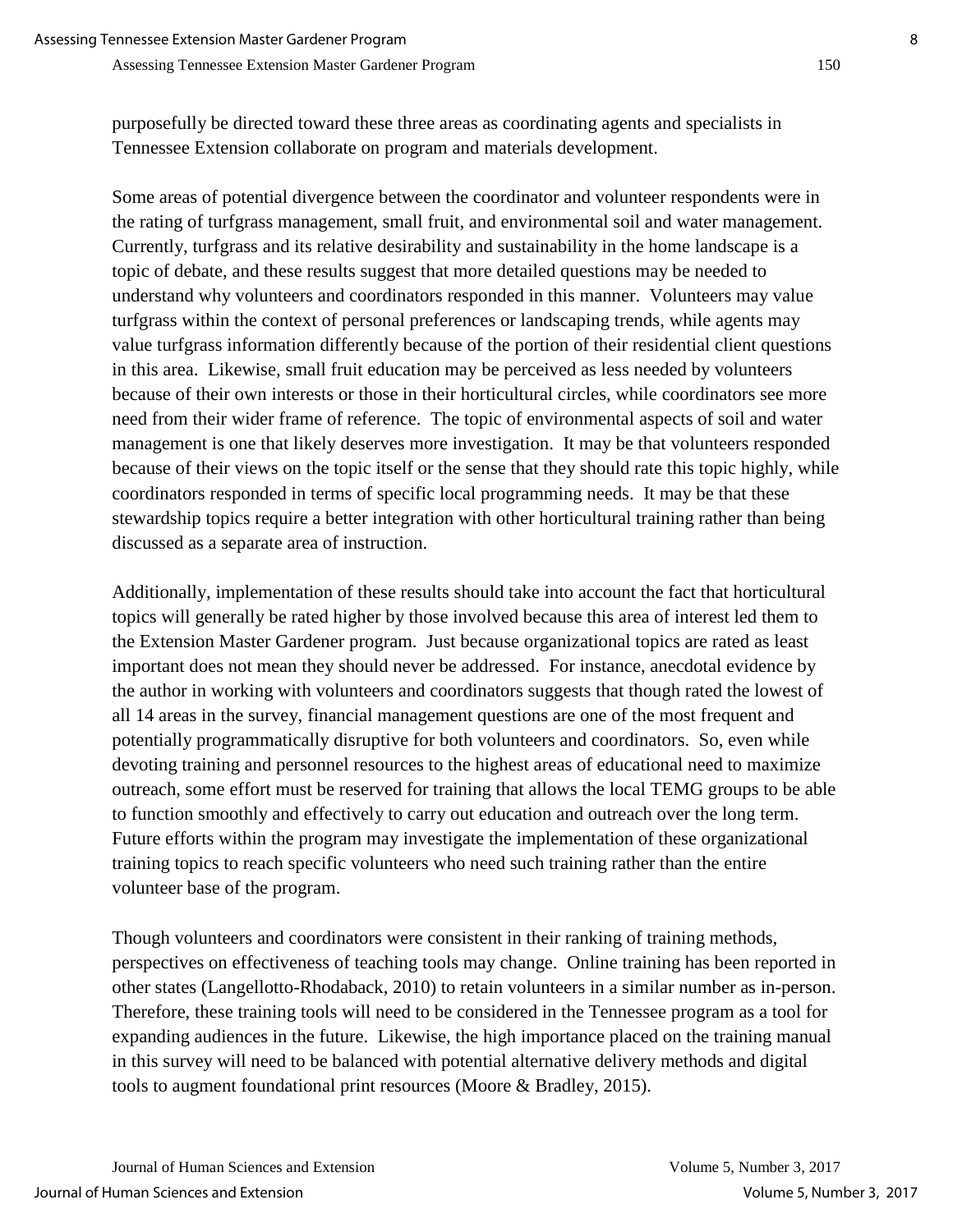This survey provided information that can immediately aid planning efforts as well as information that suggests a deeper investigation of needs and issues is required. We intend to use these results to strengthen our current program but also provide insight into what questions remain about how the TEMG program, including how volunteers, county coordinator agents, and state and area specialists, can best prepare for future content and program needs. Differences in some volunteer and coordinator responses in this survey suggest areas of investigation that may be of interest to other state Extension Master Gardener programs.

### **References**

- Borisova, T., Flores-Langunes, A., Adams, D., Smolen, M., McFarland, M. L., Boellstorff, D. E., & Mahler, B. (2012). Participation in volunteer-driven programs and their effects on homeowners' landscaping practices. *Journal of Extension*, *50*(3), Article 3RIB4. Retrieved from http://www.joe.org/joe/2012june/rb4.php
- Cook, C., Heath, F., & Thompson, R. L. (2000). A meta-analysis of response rates in web- or internet-based surveys. *Educational and Psychological Measurement, 60*(6), 821–836. doi:10.1177/00131640021970934
- Dillman, D. A. (2006). *Mail and internet surveys: The tailored design method* (2<sup>nd</sup> ed.). New York, NY: John Wiley and Sons.
- Haahr, M. (2008). *Random number generator 2.0, beta*. Retrieved from http://www.random.org/
- Jeannette, K. J., & Meyer, M. H. (2002). Online learning equals traditional classroom training for Master Gardeners. *HortTechnology, 12*(1)*,* 148–156.
- Klingeman, W., Hall, C., & Babbitt, B. (2006). Master Gardener perception of genetically modified ornamental plants provides strategies for promoting research products through outreach and marketing. *HortScience, 41*(5)*,* 1263–1268.
- Langellotto-Rhodaback, G. A. (2010). Enrollment, retention, and activity in an online Master Gardener course. *Journal of Extension, 48*(4)*,* Article 4RIB3. Retrieved from http://www.joe.org/joe/2010august/rb3.php
- Moore, K., & Bradley, L. K. (2015). A review of Extension Master Gardener training manuals around the United States. *Journal of Extension, 53*(1)*,* Article 1TOT1. Retrieved from http://www.joe.org/joe/2015february/pdf/JOE\_v53\_1tt1.pdf
- Moravec, C. (2006). Continuing education interests of Master Gardener volunteers: Beyond basic training. *Journal of Extension, 44*(6)*,* Article 6RIB5. Retrieved from http://www.joe.org/joe/2006december/rb5.php

*Qualtrics research suite*. (2009). Provo, UT: Qualtrics Labs, Inc.

- Relf, D., & McDaniel, A. (1994). Assessing Master Gardeners' priorities. *HortTechnology, 4*(2)*,* 181–184.
- Rohs, F. R., Stribling, J. H., & Westerfield, R. R. (2002). What personally attracts volunteers to the Master Gardener program? *Journal of Extension, 40*(4)*,* Article 4RIB5. Retrieved from http://www.joe.org/joe/2002august/rb5.php